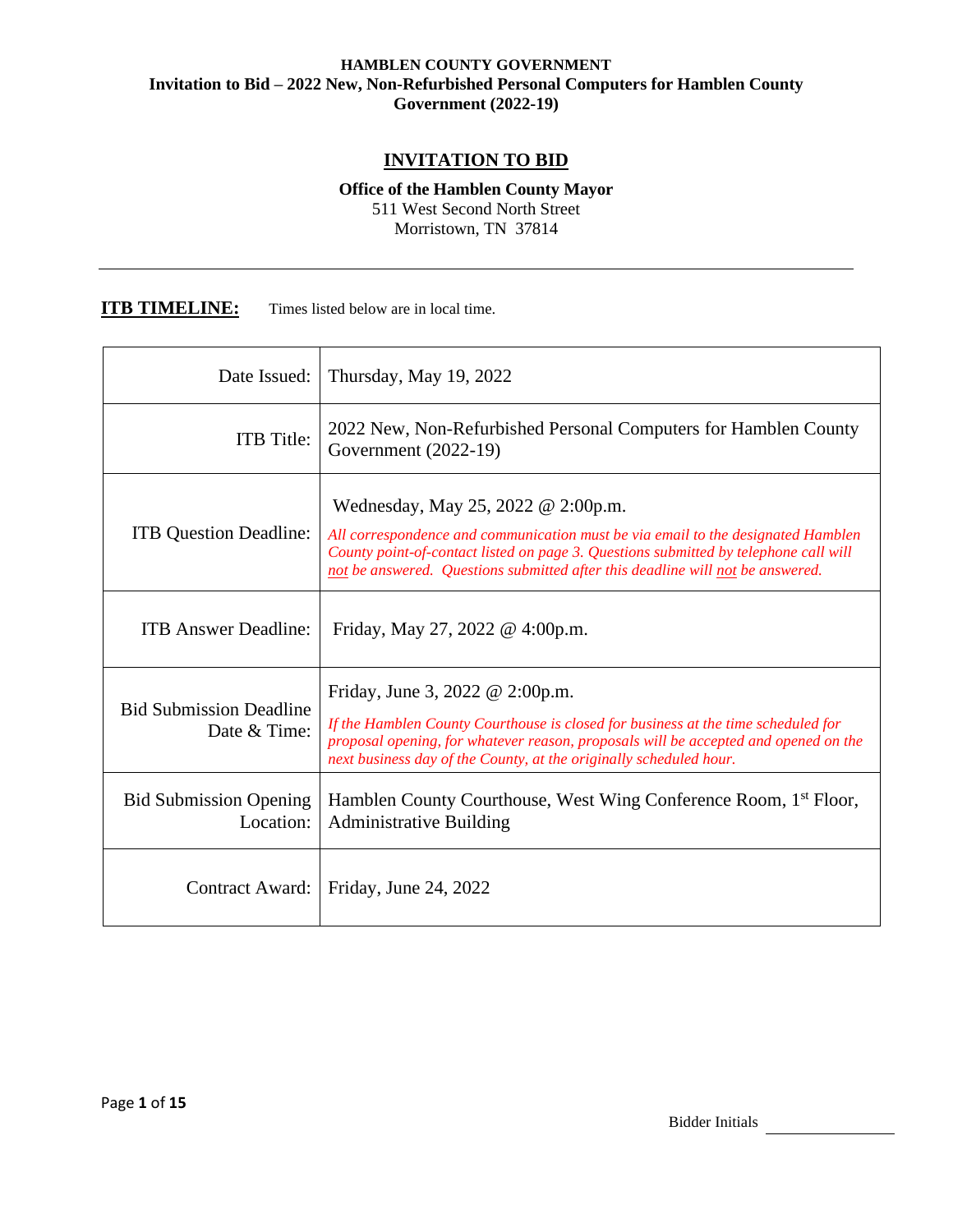## **INTRODUCTION:**

Hamblen County Government (hereafter referred to as "County") is soliciting sealed, competitive bids for New, Non-Refurbished Personal Computers as specified in this document.

## **TABLE OF CONTENTS:**

- I. Specifications
- II. General Information
- III. Submission Requirements
- IV. Forms:
	- a. Bid Form
	- b. Exceptions Form
	- c. Anti-Collusion Statement
	- d. Certification of Compliance Iran Divestment Act
- V. ITB Submission Checklist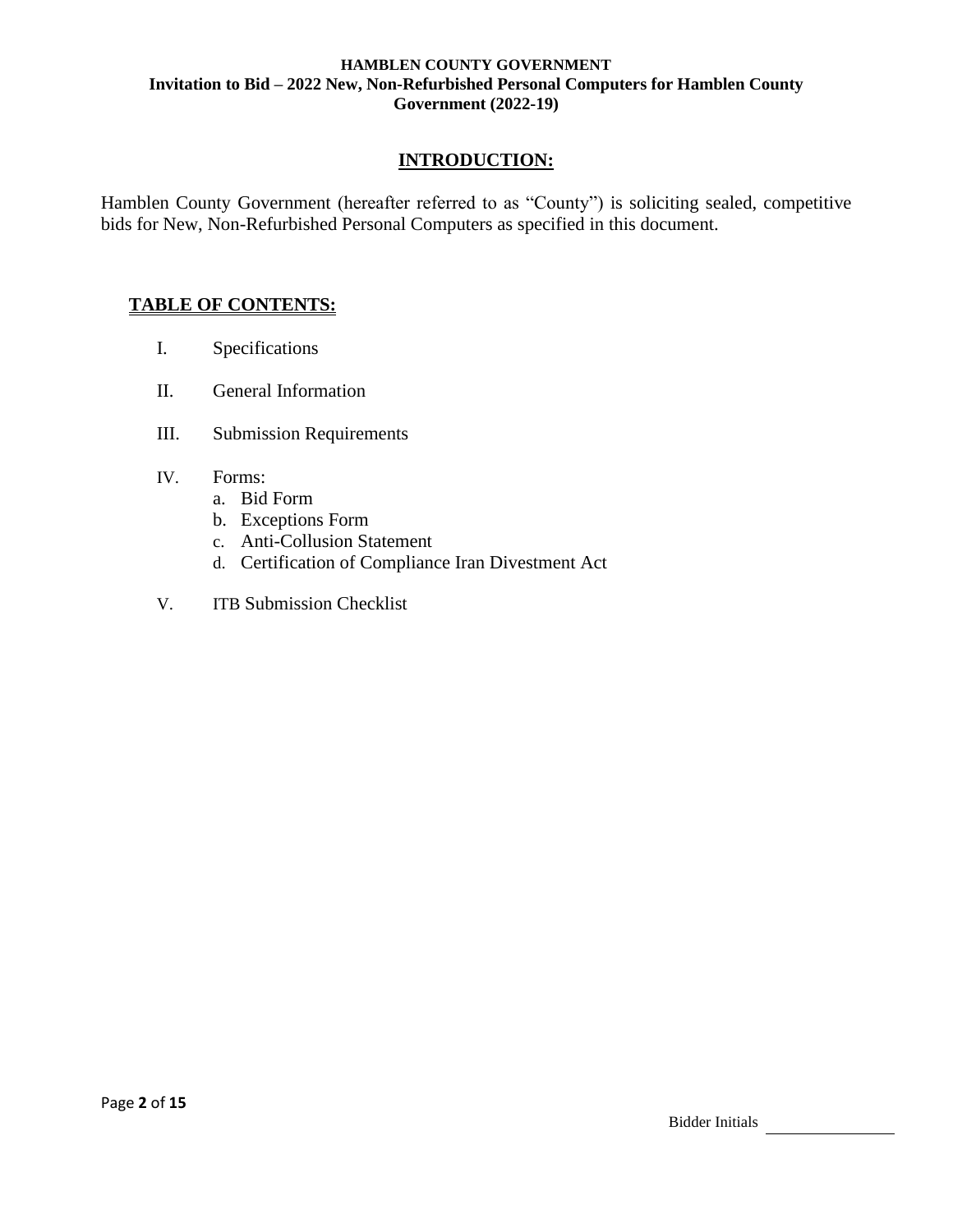## **I. SPECIFICATIONS:**

Product specifications are listed on the Bid Form on pages 9, 10 & 11 of this document.

## **II. GENERAL INFORMATION:**

### **Project Administrator:**

The County Finance Department is the sole point-of-contact for this procurement. All communication between prospective bidders and the County upon receipt of this ITB shall be in email form to the County Finance Department as follows:

Johnna Harrell 511 West Second North Street Morristown, TN 37814 Telephone: 423-586-1931 Email: [Johnna.harrell@co.hamblen.tn.us](mailto:Johnna.harrell@co.hamblen.tn.us)

Any other communication will be considered unofficial and non-binding on the County. Communication directed to parties other than the County Finance Department may result in disqualification of the prospective proposer.

### **ITB Questions and Answers:**

Questions regarding this ITB will be accepted via email to the Project Administrator until 2:00p.m. Wednesday, May 25, 2022. Questions submitted by telephone call will not be answered. Questions submitted after this deadline will not be answered.

Questions *and* Answers will be emailed to all prospective respondents known to the County and will be listed on the Hamblen County website, www.hamblencountytn.gov, under the Bids and Proposals tab no later than 4:00p.m., Friday, May 27, 2022.

#### **Proprietary Information and Public Disclosure:**

Materials submitted in response to this competitive procurement shall become the property of Hamblen County. All bids submitted will remain sealed until the deadline for submission of bids has expired. Once a bid is submitted to Hamblen County Government and is opened, it constitutes a public record and is subject to the open records request pursuant to the Tennessee Open Records Act.

#### **Cost of Bid Submission:**

The County will not be liable for any costs incurred by any respondent in preparation of a response to this ITB, in conducting of a presentation, or any other activities related to responding to this ITB.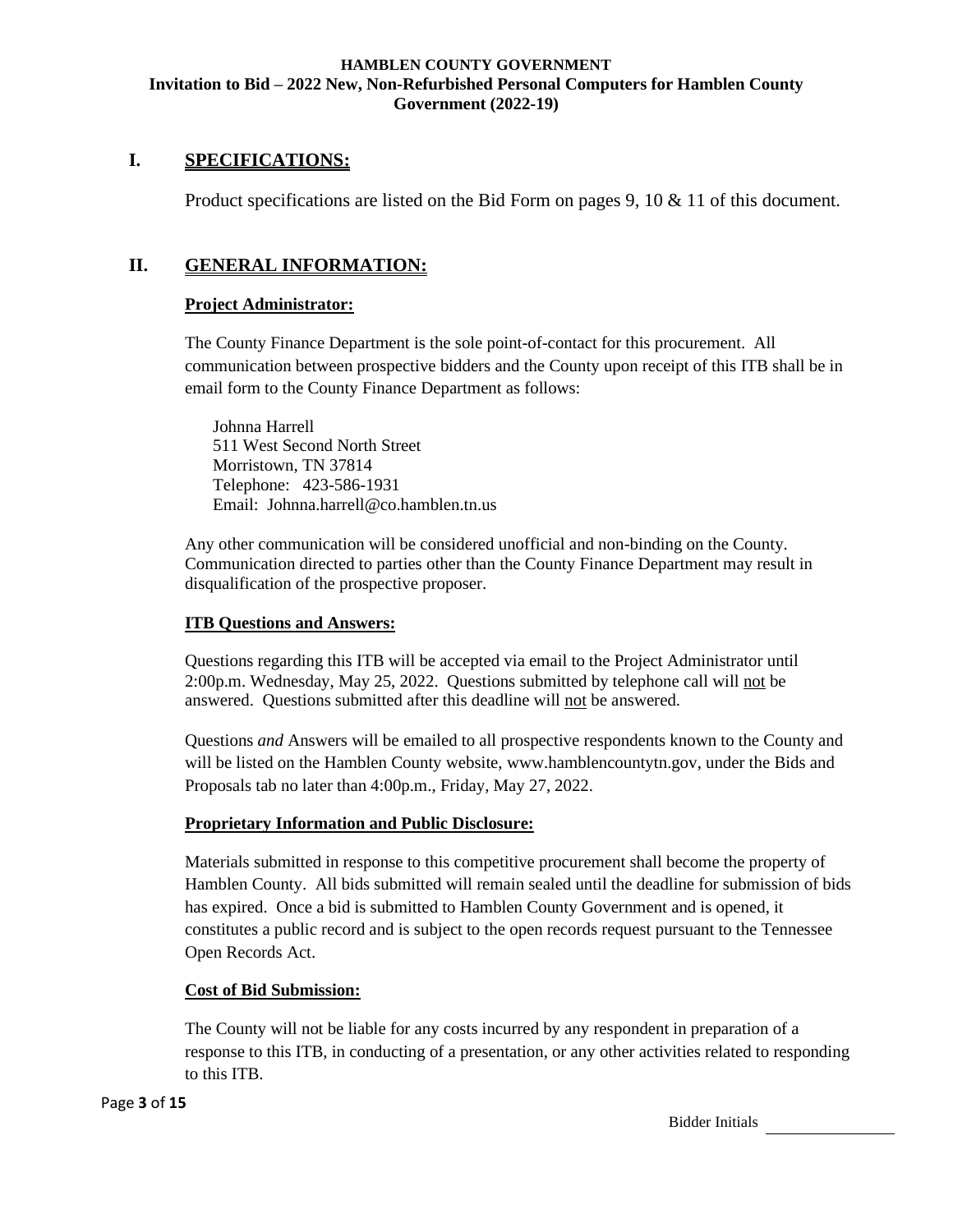### **Revisions to the ITB:**

In the event it becomes necessary to revise any part of this ITB, addenda will be produced in writing and submitted to all prospective respondents known to the County and will be listed on the Hamblen County website, www.hamblencountytn.gov, under the Bids and Proposals Tab. All addenda issued must be signed and included with the bid submission.

The County reserves the right to cancel or to reissue this ITB in whole or in part prior to the execution of a contract.

#### **Period of Performance:**

The period of performance of any contract resulting from this ITB is tentatively scheduled to begin upon execution of a contract for a period of one (1) year with an option to renew one (1) year extensions up to two years.

#### **Contract Terms:**

All items in this ITB must be included with the bid submission. All contracts between parties as a result of this ITB shall be governed by and enforced in accordance with the laws of the State of Tennessee. In the event a dispute arises, the venue shall be in Hamblen County, Tennessee. The County shall require the person with authority to bind the company to sign all agreement(s) with the County.

## **Contract Termination:**

The County reserves the right to cancel the contract at any time for breach of contractual obligations without penalty or recourse by giving the contracted firm a written notice of such termination of at least thirty (30) calendar days prior to said cancellation. Prior to issuing such a notice, the County will, if appropriate, provide the contracted firm with an opportunity to cure the breach within a reasonable period of time. Should the County exercise its right to terminate the contract for such reasons, the termination shall become effective on the date as specified in the notice of termination sent to the contracted firm. The contracted firm shall be entitled to receive just and equitable compensation for the work provided pursuant to the contract prior to the effective date of cancellation.

#### **No Obligation Contract:**

The County reserves the right to accept or reject any or all bid submissions at its sole discretion without penalty and to not issue a contract as a result of this ITB. The County also has the right to waive any formal defects in submissions when deemed in the best interest of the County. Further, the County reserves the right to negotiate with any respondent concerning matters which the County determines require clarification or changes not in conformity with the specific requirements set forth herein.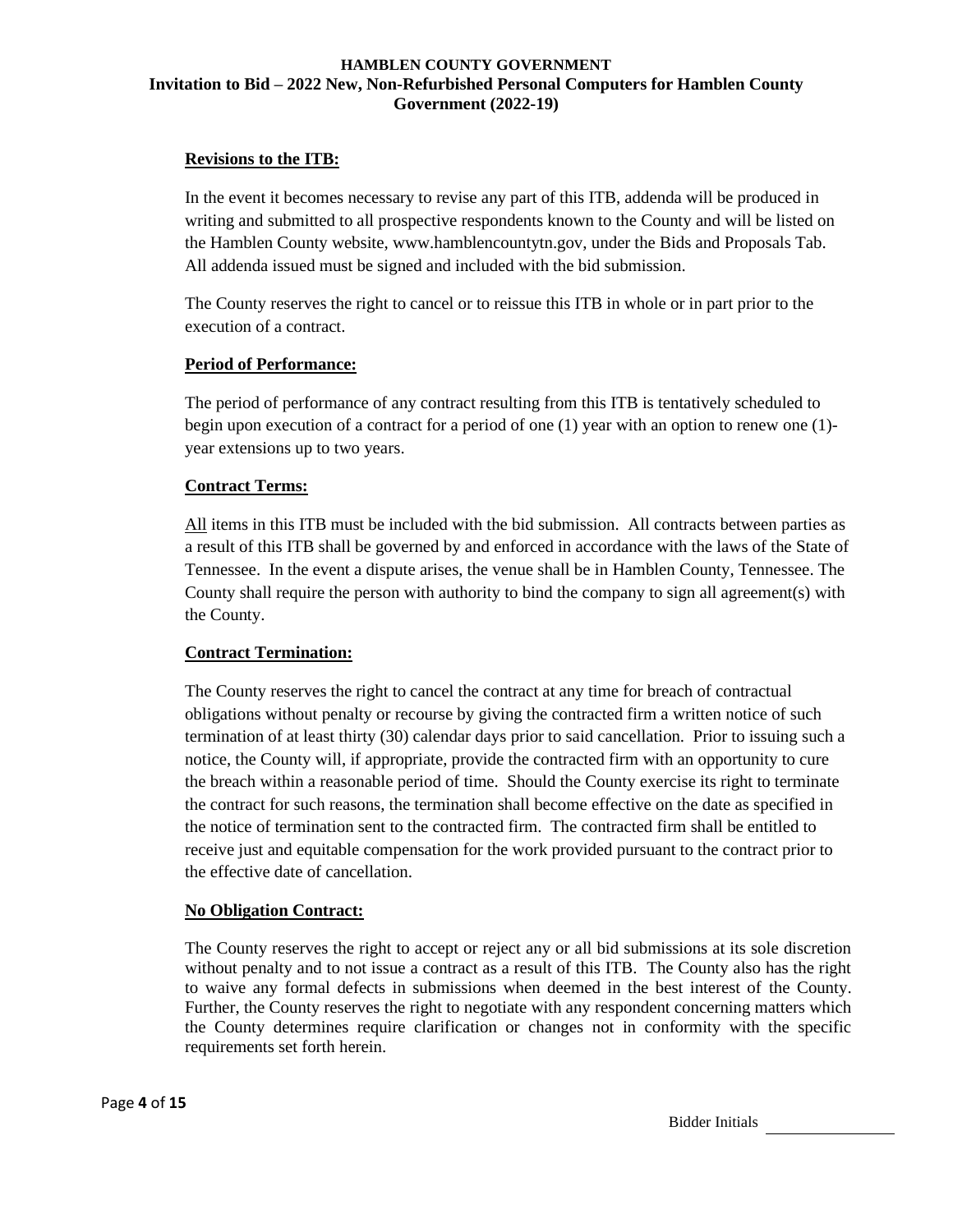## **Right To Withdraw:**

Respondents have the right to request a withdrawal of their proposals from consideration due to error by giving notice at any time before and not later than two (2) days after submissions are publicly opened.

### **Commitment of Funds:**

The Hamblen County Legislative Body are the only individuals who may legally commit the County to the expenditures of funds for a contract resulting from this ITB. No cost chargeable to the proposed contract may be incurred before receipt of a fully executed contract. Obligations on contracts that envision extended funding through successive fiscal periods shall be contingent upon actual appropriations for the following years.

#### **Invoice Requirements:**

The County will pay one (1) invoice for the purchase order amount. Payments will be made within fifteen (15) days after product is received.

The successful firm will submit an invoice to the County Finance Department for the purchase order amount. The invoice will include the following:

- 1. Purchase order number assigned by the County;
- 2. A description of the product delivered; and
- 3. The date(s) the product was delivered.

## **III. SUBMISSION REQUIREMENTS:**

Respondents are required to submit one (1) complete packet either electronically or in a sealed envelope based on the instructions below. All items in this ITB must be included with the bid submission. Proposals, whether mailed, hand-delivered or electronically submitted must arrive no later than 2:00p.m. local time on Friday, June 3, 2022.

## *Instructions for Submitting Bids Electronically:*

Electronic submission should be sent to Johnna.harrell@co.hamblen.tn.us via WeTransfer.com, an internet-based computer file transfer service. The message line of the WeTransfer page must state: **2022 NEW, NON-REFURBISHED PERSONAL COMPUTERS FOR HAMBLEN COUNTY GOVERNMENT ITB#2022-19, JUNE 3, 2022 @2:00P.M.** Please note: Bids should be submitted no earlier than May 28, 2022 as the documents are only available for download for seven (7) days and we cannot access them for any reason prior to Friday, June 3, 2022 @ 2:00p.m.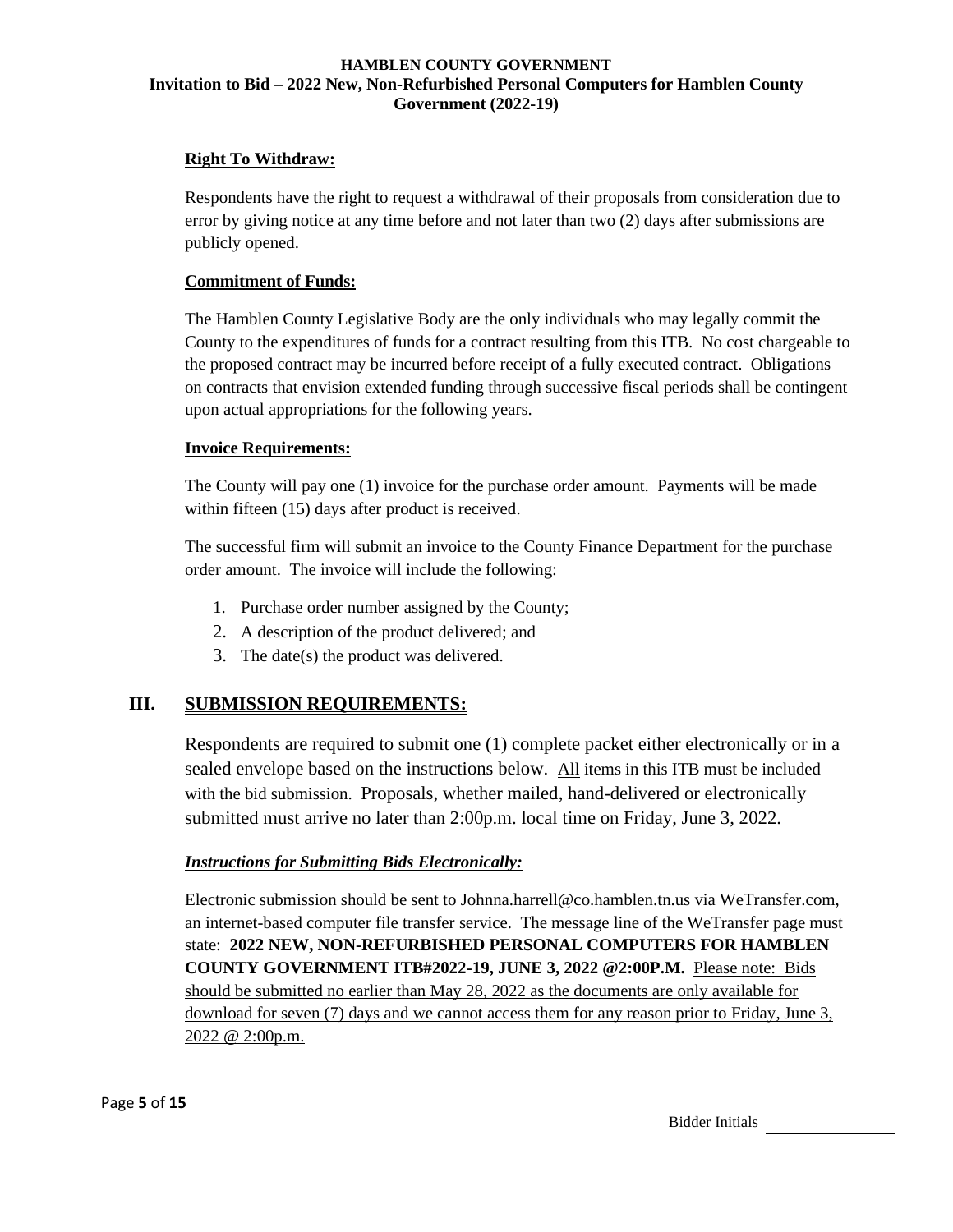## *Instructions for Submitting Hard Copies of Bids:*

Envelopes **must** arrive **sealed** and clearly **marked** with **2022 NEW, NON-REFURBISHED PERSONAL COMPUTERS FOR HAMBLEN COUNTY GOVERNMENT ITB#2022-19, JUNE 3, 2022 @ 2:00P.M.** on the outside of the envelope to the Hamblen County Mayor's Office, 511 West Second North Street, Morristown, TN 37814, Attention: Johnna Harrell. Bids, whether mailed or hand-delivered must arrive no later than 2:00p.m. local time on Friday, June 3, 2022.

Respondents assume the risk for the method of delivery chosen. The County assumes no responsibility for delays caused by any delivery service whether in-person or electronically. Late proposals will **not** be accepted.

#### **Submission Content:**

All items listed below **must** be included in your submission.

- 1. Bid Form (attached)
- 2. Exceptions Form (attached)
- 3. Anti-Collusion Statement (attached)
- 4. Certificate of Compliance with Iran Divestment Act (attached)
- 5. Any addenda issued

## **Bid Form:**

The respondent must complete the bid form on pages 8, 9, 10  $\&$  11 of this document. This includes the respondent's contact information and proposed cost on specified product.

#### **Exceptions Form:**

The exceptions form listed on page 12 of this document give options of "NO EXCEPTIONS" TAKEN" **or** "BIDDER TAKES EXCEPTIONS'. One of these should be selected and submitted with the sealed bid.

If a bidder **has** exceptions to the scope of services listed in this document, they must be listed on the exceptions form on page 12 of this document.

If the bidder **has no** exceptions to the scope of services listed in this document, they should indicate so by selecting, "NO EXCEPTIONS ARE TAKEN" on the exceptions form on page 12 of this document.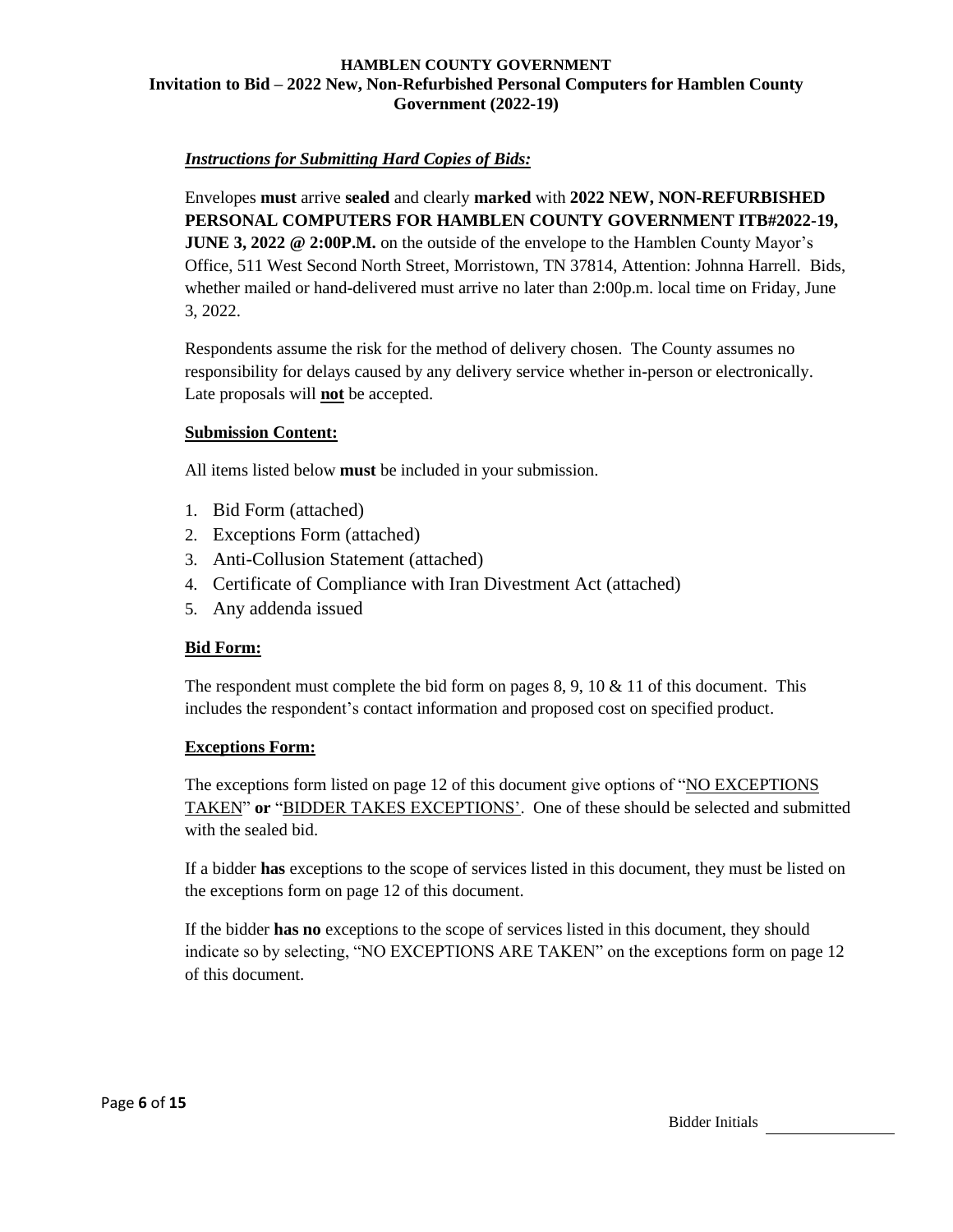### **Anti-Collusion Statement:**

The respondent certifies by signing the anti-collusion statement on page 13 of this ITB that this proposal is made without prior understanding, agreement, or accord with any other person submitting proposals for the same service and that this submission is in all respects bona fide, fair and not the result of any act of fraud or collusion with another person engaged in the same line of business or commerce.

#### **Iran Divestment Act:**

The respondent must certify on page 14 of this ITB that neither they nor any of their successors, parent companies, subsidiaries or companies under common ownership or control certifies, under penalty of perjury, that to the best of their knowledge and belief that they are not on the list created pursuant to Tennessee Code Annotated § 12-12-106.

#### **Signatures:**

The Exceptions Form, Anti-Collusion Statement, Certification of Compliance with the Iran Divestment Act, and all ITB Amendments must be signed and dated by a person authorized to legally bind the respondent to a contractual relationship.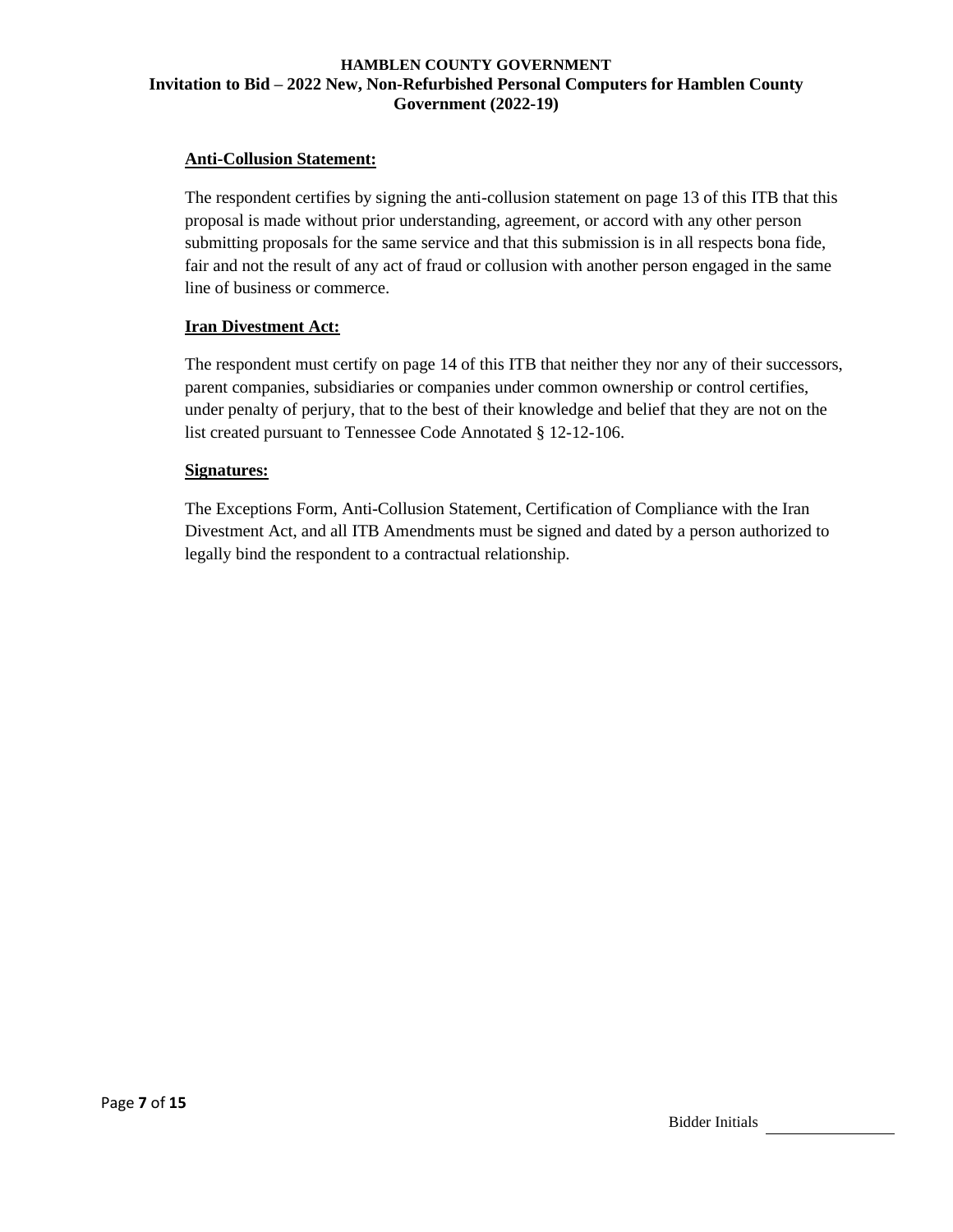## **IV. FORMS:**

# **a) BID FORM**

| Information of company or individual with whom the contract would be written                                                          |  |  |
|---------------------------------------------------------------------------------------------------------------------------------------|--|--|
| Company Legal Name:                                                                                                                   |  |  |
| Address:                                                                                                                              |  |  |
| Phone:                                                                                                                                |  |  |
| Primary Point-of-Contact:                                                                                                             |  |  |
| Primary Point-of-Contact<br><b>Email Address:</b>                                                                                     |  |  |
| Are quotes listed guaranteed for a minimum of one (1) calendar<br>year from execution of a contract?                                  |  |  |
| Does the company agree to commit to a one $(1)$ -year contract<br>with an option to renew one $(1)$ -year extensions up to two years? |  |  |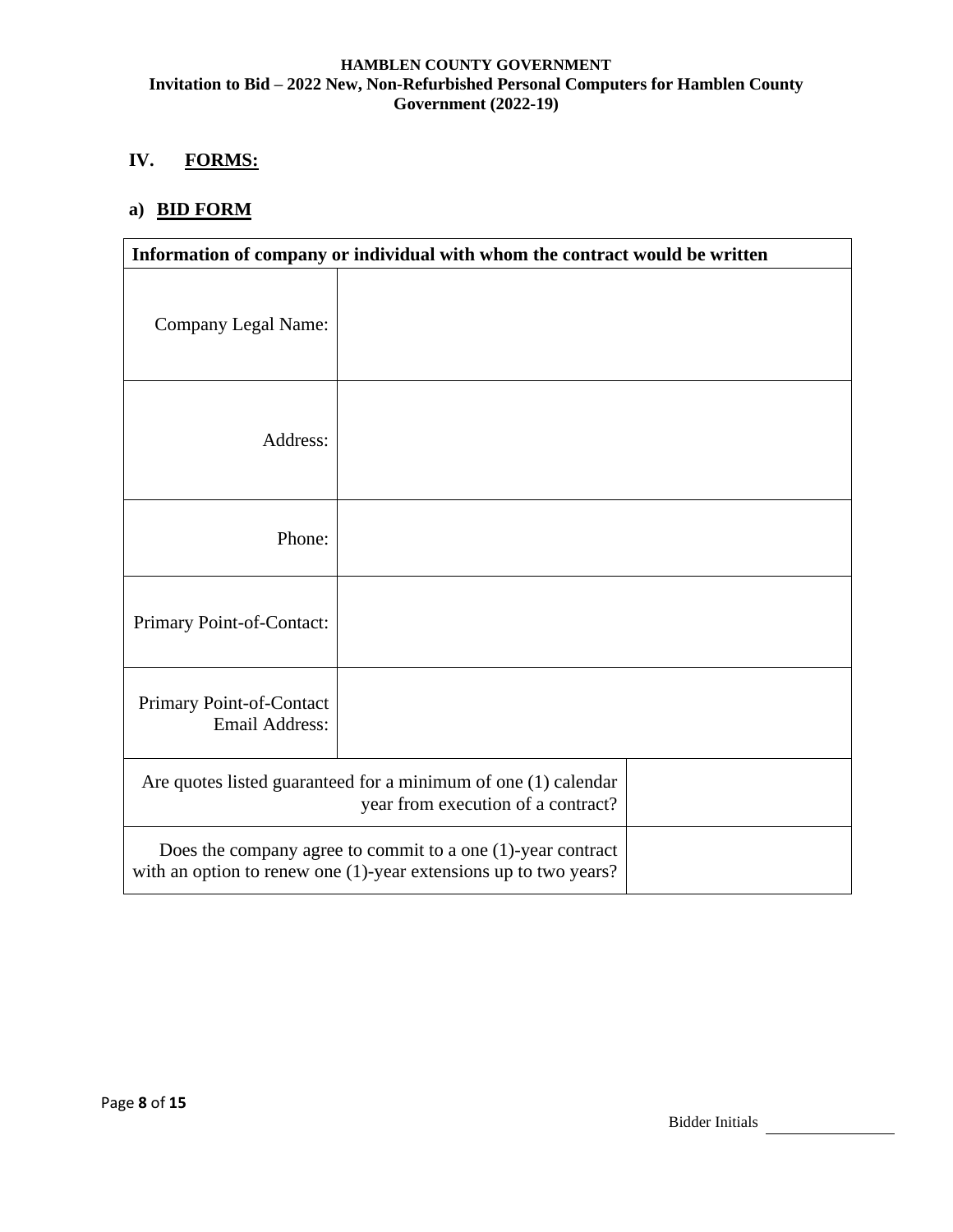# **BID FORM continued…**

Quote product specified below on a per unit basis and then as a total complete unit.

## **Standard Configuration:**

| <b>Item</b>       |                                                                                                                             | Qty | <b>Unit Price</b> |
|-------------------|-----------------------------------------------------------------------------------------------------------------------------|-----|-------------------|
| Model:            | Dell Optiplex 3000 Series Small Form Factor or Micro<br>Form Factor or Equivalent                                           |     |                   |
|                   | Specify which form factor you are quoting:                                                                                  |     |                   |
|                   | Operating System: Windows 10 Professional English 64-bit                                                                    | 1   |                   |
| CPU:              | Intel Core i5                                                                                                               | 1   |                   |
| Memory:           | At least 8GB                                                                                                                | 1   |                   |
| Storage:          | At least 256GB                                                                                                              | 1   |                   |
| Graphics:         | VGA Adapter Card                                                                                                            | 1   |                   |
| Keyboard/Mouse:   | Dell KB216 Wired Keyboard / MS116 Wired Mouse                                                                               | 1   |                   |
| Hardware Support: | Manufacturer's Warranty: 3-year basic hardware service<br>with 3-year NBD limited onsite service after remote<br>diagnostic | 1   |                   |
|                   | <b>TOTAL</b> (per complete unit):                                                                                           |     |                   |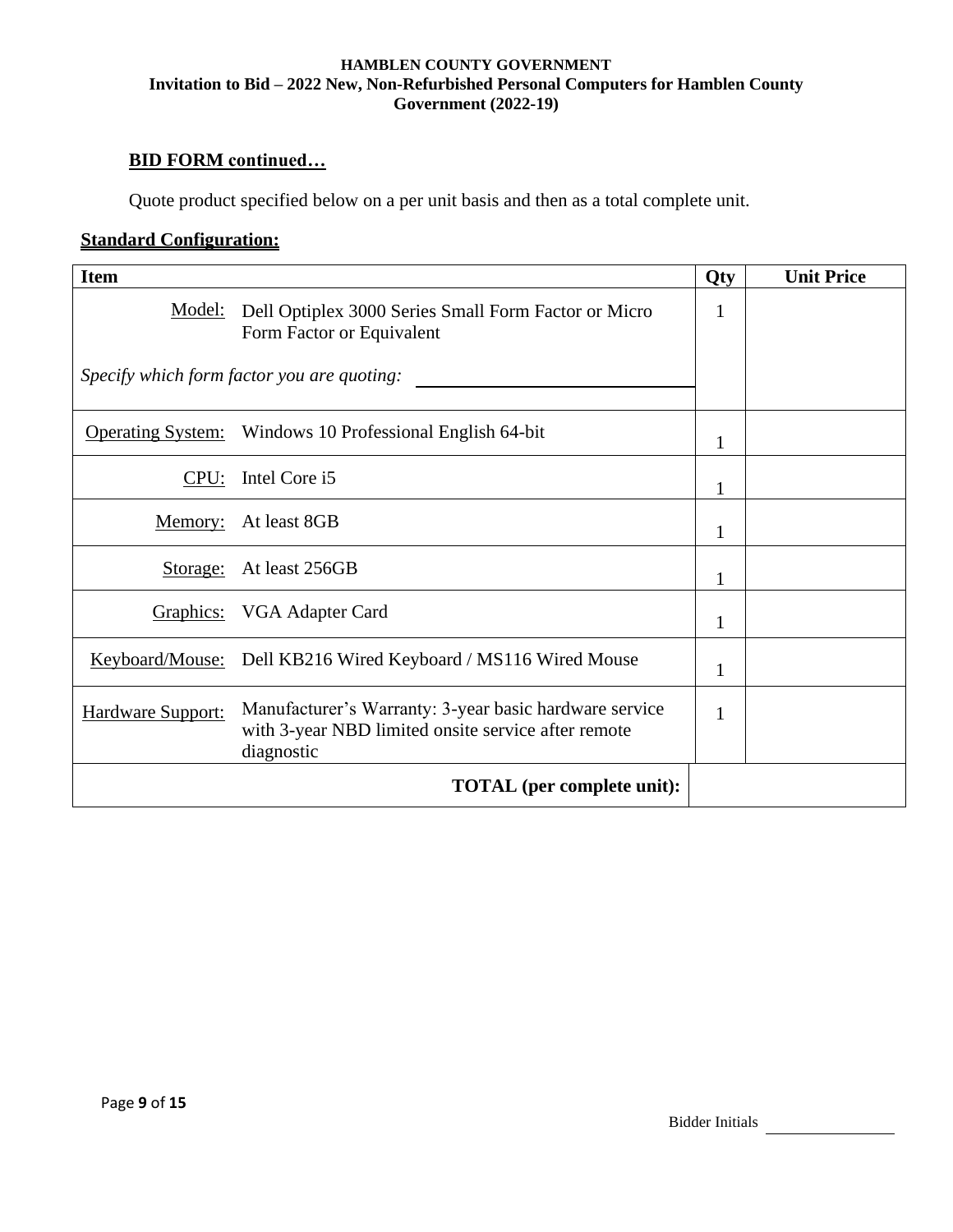# **BID FORM continued…**

Quote product specified below on a per unit basis and then as a total complete unit.

# **Power Configuration:**

| <b>Item</b>              |                                                                                                                             | Qty | <b>Unit Price</b> |
|--------------------------|-----------------------------------------------------------------------------------------------------------------------------|-----|-------------------|
| Model:                   | Dell Optiplex 5000 Series Small Form Factor or<br>Equivalent                                                                | 1   |                   |
| <b>Operating System:</b> | Windows 10 Professional English 64-bit                                                                                      | 1   |                   |
| CPU:                     | Intel Core i7                                                                                                               | 1   |                   |
| Memory:                  | At least 12GB                                                                                                               | 1   |                   |
| Storage:                 | At least 256GB                                                                                                              | 1   |                   |
| <b>Optical Drive:</b>    | 8X DVD+/-RW                                                                                                                 | 1   |                   |
| Graphics:                | VGA Adapter Card                                                                                                            | 1   |                   |
| Keyboard/Mouse:          | Dell KB216 Wired Keyboard / MS116 Wired Mouse                                                                               |     |                   |
| Hardware Support:        | Manufacturer's Warranty: 3-year basic hardware service<br>with 3-year NBD limited onsite service after remote<br>diagnostic | 1   |                   |
|                          | <b>TOTAL</b> (per complete unit):                                                                                           |     |                   |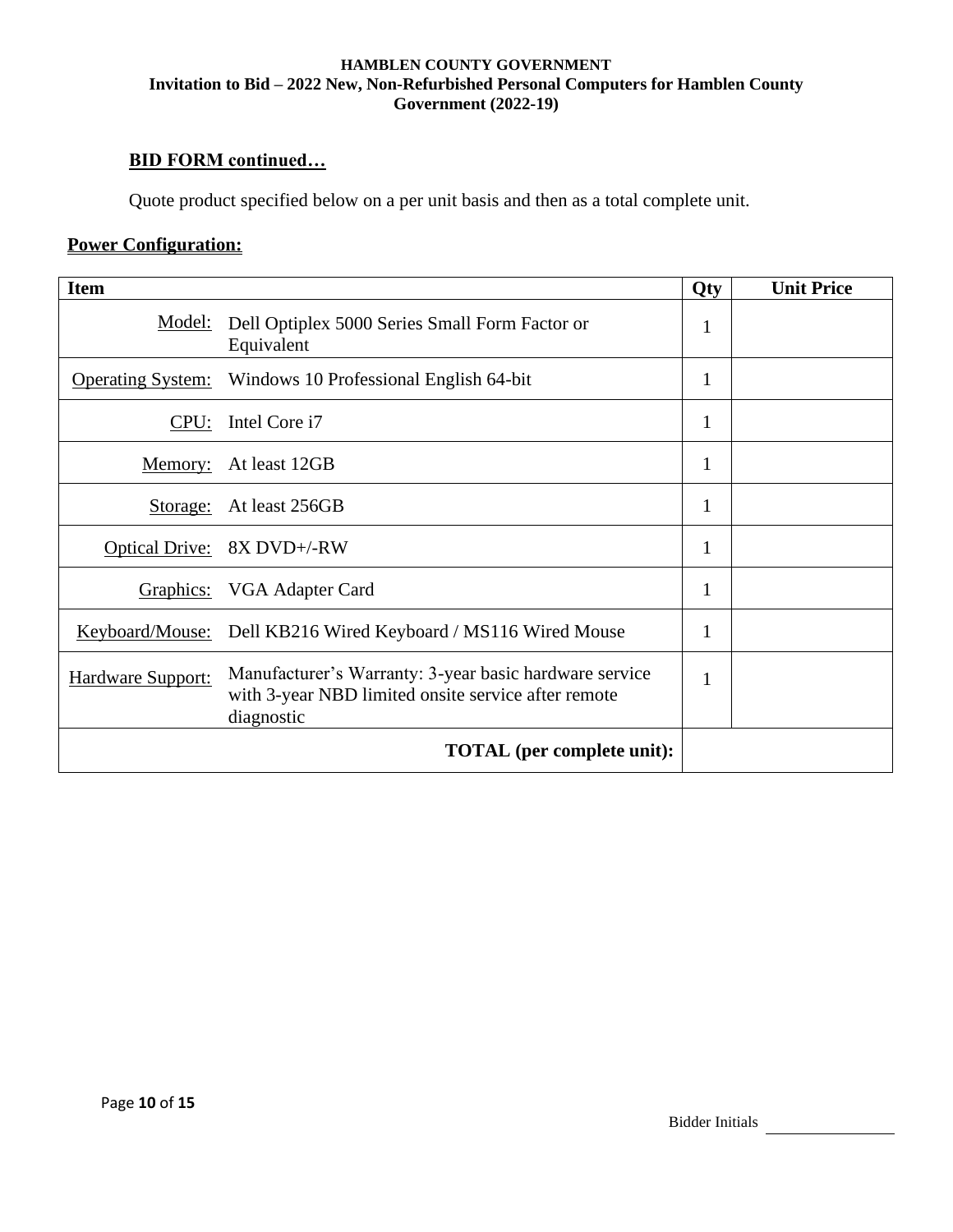# **BID FORM continued…**

Quote product specified below on a per unit basis and then as a total complete unit.

# **Notebook:**

| <b>Item</b>       |                                                                                                                             | <b>Qty</b>   | <b>Unit Price</b> |
|-------------------|-----------------------------------------------------------------------------------------------------------------------------|--------------|-------------------|
| Model:            | Dell Latitude 3000 Series 15.6" Notebook or Equivalent                                                                      | -1           |                   |
|                   | <b>Operating System:</b> Windows 10 Professional English 64-bit                                                             | 1            |                   |
| CPU:              | Intel Core i5                                                                                                               | 1<br>1       |                   |
| Memory:           | At least 8GB                                                                                                                | 1            |                   |
| Storage:          | At least 256GB                                                                                                              | $\mathbf{1}$ |                   |
| Hardware Support: | Manufacturer's Warranty: 3-year basic hardware service<br>with 3-year NBD limited onsite service after remote<br>diagnostic | $\mathbf{1}$ |                   |
|                   | <b>TOTAL</b> (per complete unit):                                                                                           |              |                   |

# **Accessories:**

| <b>Item</b> |                                                                                   | Qty | <b>Unit Price</b> |
|-------------|-----------------------------------------------------------------------------------|-----|-------------------|
|             | <u>Monitor:</u> Dell E2422H $-$ 24-inch monitor or Equivalent                     |     |                   |
|             | Dock/Port Replicator: Dell Dock-WD19 or Equivalent                                |     |                   |
|             | Keyboard/Mouse: Dell KM5221W Wireless Desktop Keyboard and<br>Mouse or Equivalent |     |                   |
| Mount:      | Dell Optiplex Micro All-in-One Mount for E-Series<br>Monitors or Equivalent       |     |                   |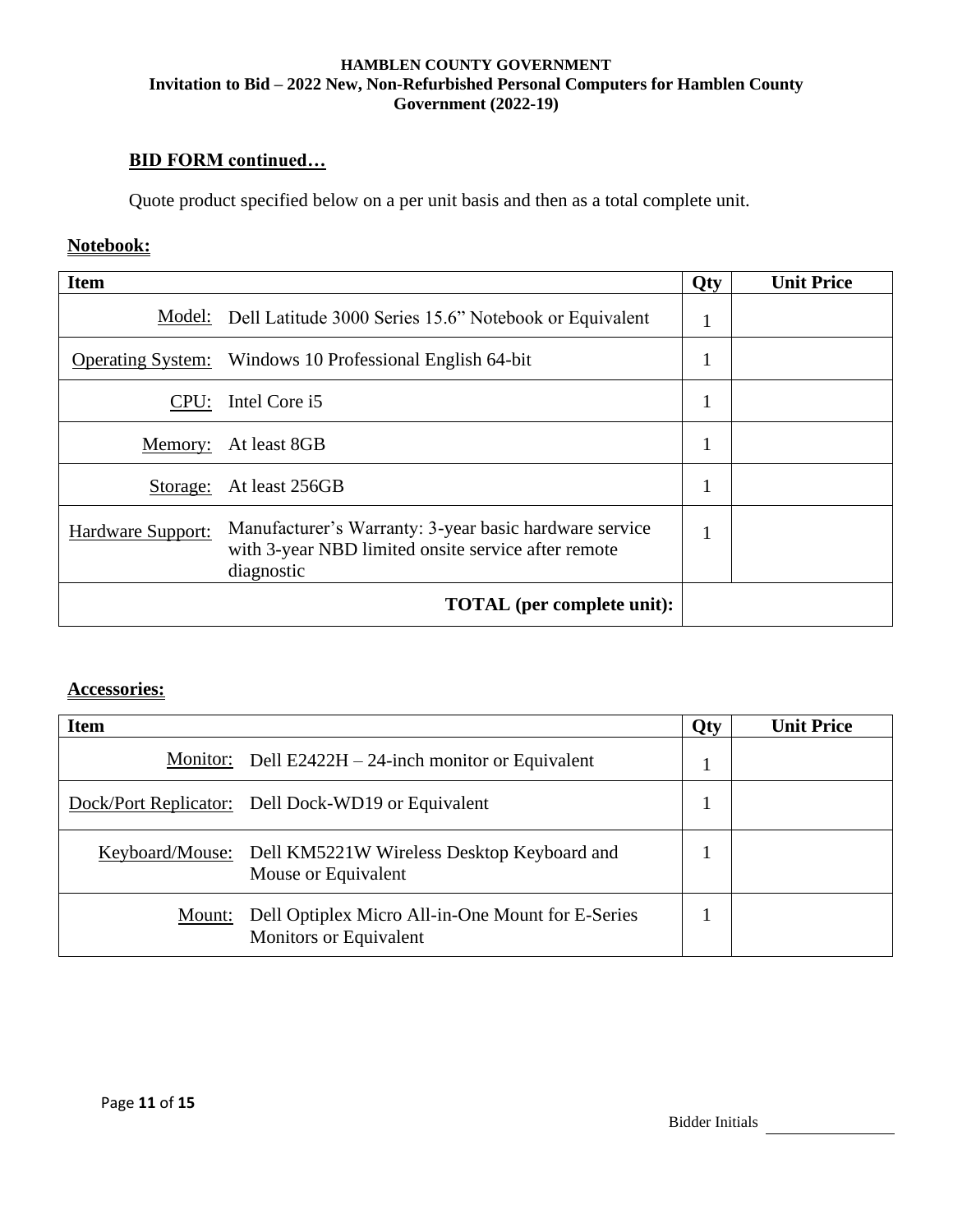# **b) EXCEPTIONS FORM**

*Bidder MUST sign the appropriate statement below, as applicable.*

Bidder understands and agrees to all terms, conditions, requirements and specifications stated herein. NO EXCEPTIONS ARE TAKEN.

| <b>FIRM NAME:</b> |  |
|-------------------|--|
| <b>AUTHORIZED</b> |  |
| REPRESENTATIVE:   |  |
| (printed)         |  |
| <b>AUTHORIZED</b> |  |
| REPRESENTATIVE:   |  |
| (signature)       |  |
| DATE:             |  |

Bidder takes exception to the following terms, conditions, requirements and specifications stated herein.

| <b>FIRM NAME:</b>          |  |
|----------------------------|--|
| <b>AUTHORIZED</b>          |  |
| REPRESENTATIVE:            |  |
| (printed)                  |  |
| <b>AUTHORIZED</b>          |  |
| REPRESENTATIVE:            |  |
| (signature)                |  |
| DATE:                      |  |
| <b>EXCEPTIONS TO NOTE:</b> |  |
|                            |  |
|                            |  |
|                            |  |
|                            |  |
|                            |  |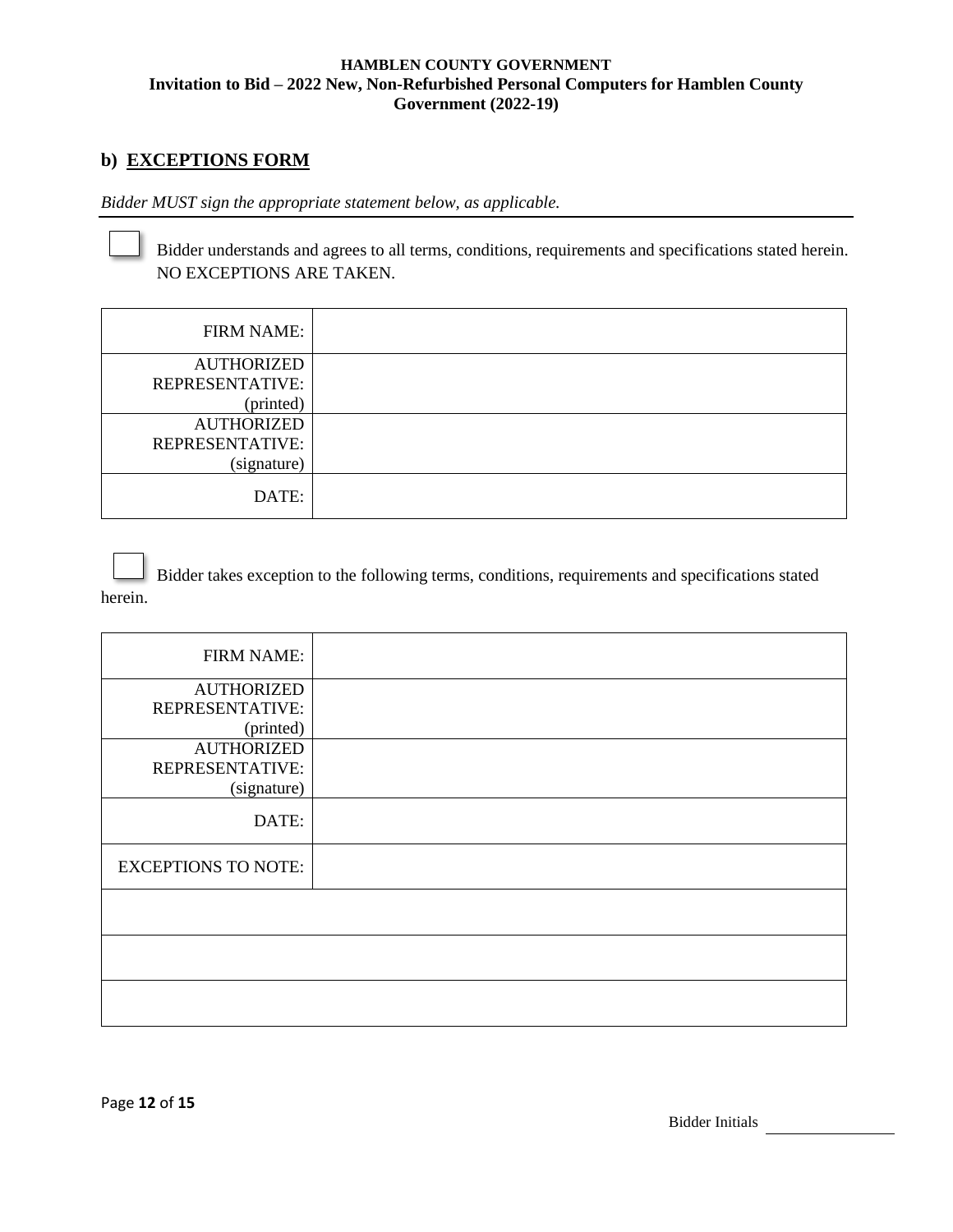## **c) ANTI-COLLUSION STATEMENT**

By signing this form the respondent agrees that he/she has not divulged to, discussed, or compared his/her submission with other respondents and has not colluded with any other respondent whatsoever. Note: no premiums, rebates or gratuities to any employee or agent are permitted with, prior to, or after any delivery of service. Any such violation will result in any contract related to this ITB being null and void and could constitute a felony and result in a fine, imprisonment and civil damages.

The undersigned certifies that he/she has read, understands, and agrees to all terms, conditions, and requirements of this ITB, and is authorized to enter into a contract with Hamblen County Government. This form must be signed personally by the respondent or the respondent's authorized agent. All signatures must be original.

Signature Title

Printed Name Date

By signing this form, the respondent signifies understanding and agreement with Hamblen County Government's Terms and Conditions.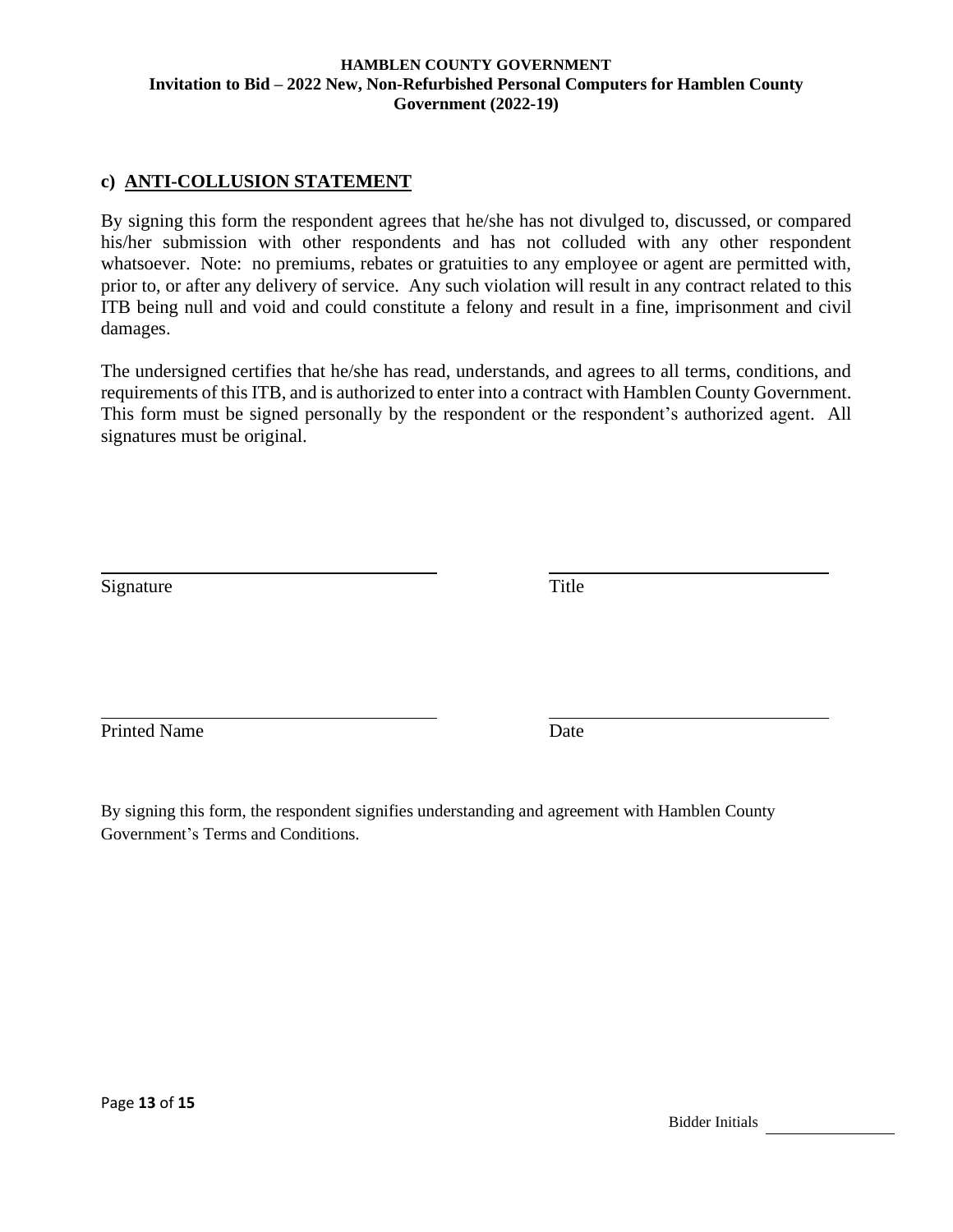# **d) CERTIFICATION OF COMPLIANCE WITH IRAN DIVESTMENT ACT Tenn. Code Ann. § 12-12-101 et seq.**

Comes , for and on behalf of

(Printed name of Principal Officer of Company)

(the "Company") and, after being duly

authorized by the Company so to do, makes oath that:

By submission of these qualifications, each respondent certifies, and in the case of a joint submission each party certifies, under penalty of perjury, that to the best of their knowledge and belief that each respondent is not on the list created pursuant to the Iran Divestment Act, Tenn. Code Ann. § 12-12-106.

Signature

Title

Date